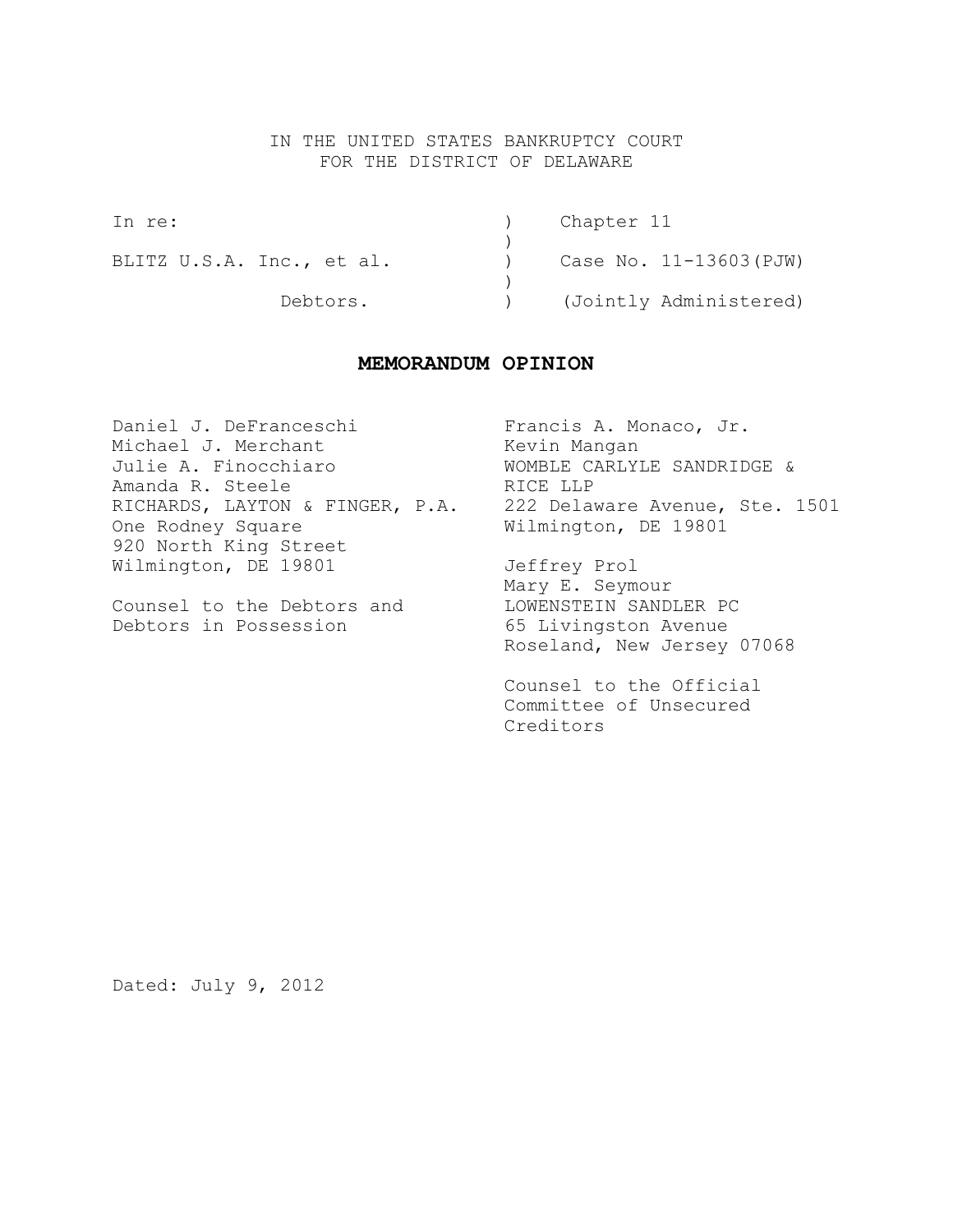# **WALSH, J.**

This opinion is with respect to the amended motion seeking authorization to make payments associated with an employee bonus plan (the "Motion") by Blitz USA, Inc. ("Blitz"). (Doc. # 418.) For the reasons detailed below, I will grant the Motion.

#### **Jurisdiction**

This Court has jurisdiction over this matter pursuant to 28 U.S.C. §§ 1334 and 157. This is a core proceeding pursuant to 28 U.S.C. §157(A), (M), and (O).

# $\mathbf{Background}^1$

Blitz manufactures portable consumer gas containers, which are distributed through various retailers. Prior to entering bankruptcy, Blitz spent millions of dollars to defend numerous product liability lawsuits alleging injuries sustained in the use of Blitz's gas cans. In part, the influx of litigation and rapidly escalating defense costs led Blitz to seek bankruptcy protection. In addition to the gas can business, the Blitz enterprise included F3 Brands LLC ("F3"), which constituted non-gas-can products. F3 was spun off from Blitz in October 2011.

On November 9, 2011, Blitz and several of its affiliates (collectively "Debtors") filed for bankruptcy protection under chapter 11 of the Bankruptcy Code, 11 U.S.C. §101 et seq. Debtors

 $<sup>1</sup>$  The facts detailed in this section are undisputed by the parties.</sup>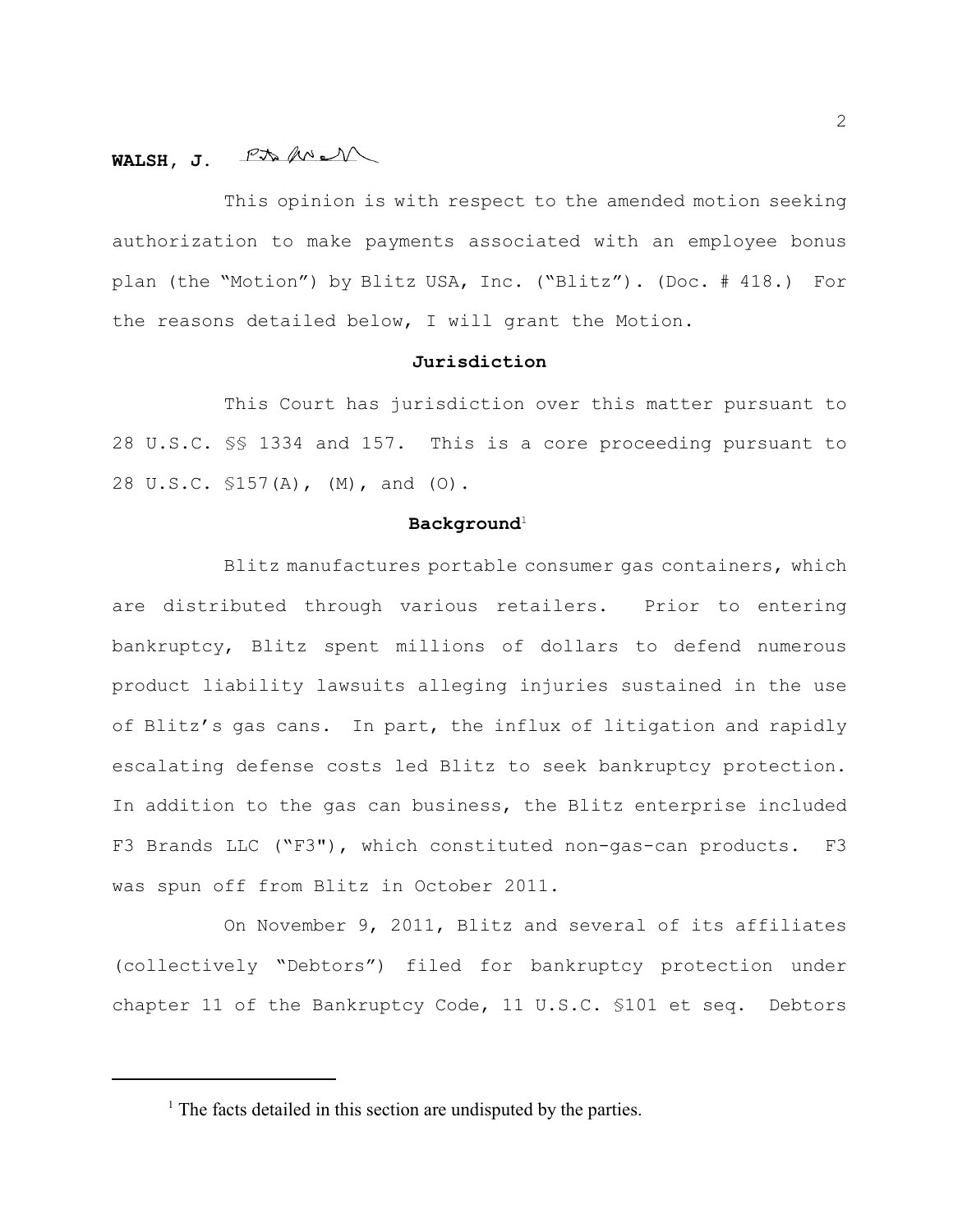continue to operate as debtors in possession, pursuant to sections 1107(a) and 1108 of the Bankruptcy Code.

Debtors filed the Motion on May 5, 2012, seeking the Court's approval of an EBITDA<sup>2</sup>-based employee bonus plan for Fiscal Year 2012 (the "Bonus Plan"). Debtors argue that the Bonus Plan is an ordinary course transaction that Debtors are authorized to make without notice and a hearing. In the alternative, Debtors assert that, even if it is not in the ordinary course of business, the Bonus Plan satisfies the stringent requirements of  $\frac{1}{5}$  503(c)(3)<sup>3</sup> of the Bankruptcy Code. The Official Committee of Unsecured Creditors (the "Committee") filed an objection to the Motion, arguing that the Bonus Plan is not an ordinary course transaction and is not justified by the facts and circumstances of this case. (Doc. # 435.) The U.S. Trustee also filed an objection, taking issue with the amount of payments designated for certain insiders. (Doc. # 436.)

On May 31, 2012, after briefing from the Debtors, Committee, and the U.S. Trustee, the Court held an evidentiary hearing. Debtors presented testimony from Rocky Flick, President and CEO of Blitz, and Fernando Maddock, director at Zolfo Cooper,

<sup>&</sup>lt;sup>2</sup> Earnings before interest, taxes, depreciation, and amortization.

<sup>&</sup>lt;sup>3"</sup>[T]here shall neither be allowed, nor paid-- other transfers or obligations that are outside the ordinary course of business and not justified by the facts and circumstances of the case, including transfers made to, or obligations incurred for the benefit of, officers, managers, or consultants hired after the date of the filing of the petition." 11 U.S.C. § 503(c)(3) (2005).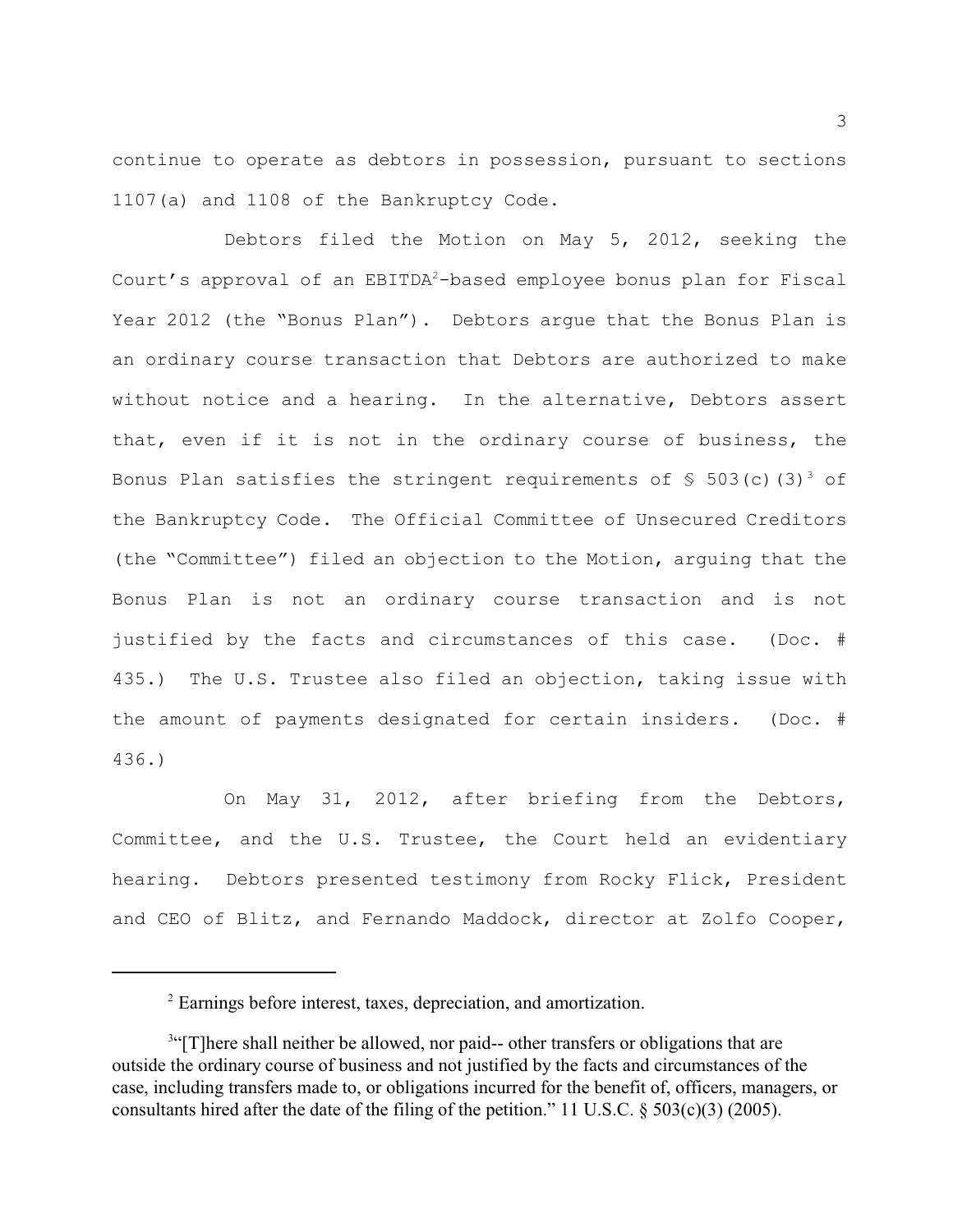the Debtors' restructuring firm. Committee and U.S. Trustee called no witnesses. The Court asked the parties to submit post-hearing statements. Committee and Debtors submitted statements and supporting exhibits, and the issue is now ripe for decision.

#### **Discussion**

*Creation of the Bonus Plan*

The Court makes the following findings of relevant fact regarding the creation of the Bonus Plan:

- Since 1992, Blitz has offered an employee bonus plan as part of its compensation package. (Hr'g Tr. 16:4-5.)
- At its inception, the program paid a bonus based on Blitz's net income, but was changed to an EBITDA-based model in 2007. (Tr. 16:8-9.)
- Compensation, including bonuses, is set by a four-member Compensation Committee. (Tr. 6-8.) All members are Blitz employees who are eligible beneficiaries under the bonus plan. (Tr. 46:25-47:2.)
- The Compensation Committee meets biannually to review compensation, using yearly evaluations with employees and market-based data from Kenexa CompAnalyst ("Kenexa"). Kenexa, a subscription service, compiles data on salary broken down by job description and geographic region. The Compensation Committee reviews Kenexa data in comparing current Blitz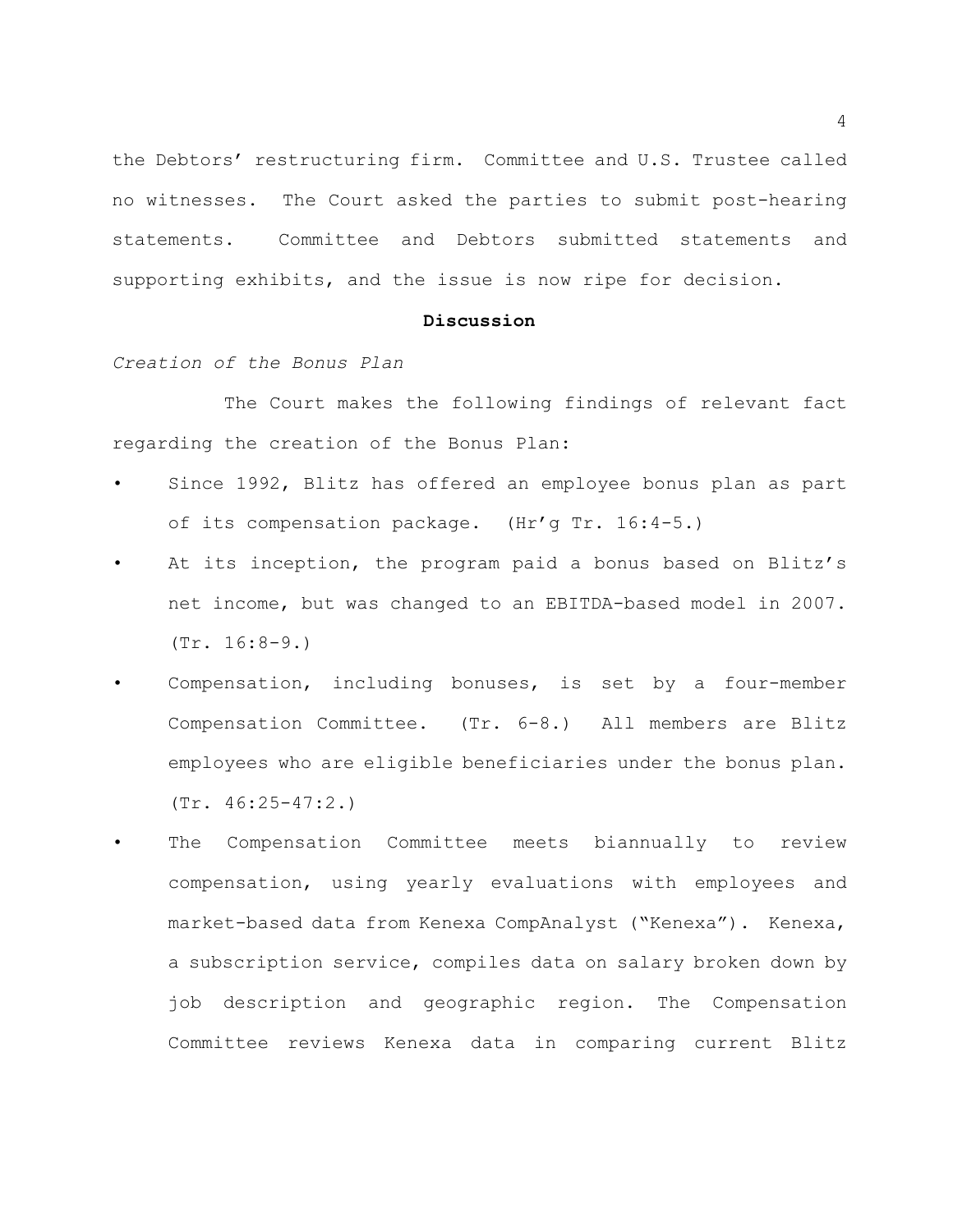salaries with benchmarks in the relevant market.  $(Tr. 8-11;$ Debtors' Ex. 1.)

- The  $FY^4$  2008 bonus plan the first plan based on EBITDA was designed by the Compensation Committee, who "worked with [Flick] and the Board [of Directors]" to implement it. (Tr. 17.) The Board is comprised of Flick and three outside directors who are not included in the bonus plans. (Tr. 48:7-9.)
- The FY 2008 plan was modeled on one of a number of plans designed by Springfield Remanufacturing, a group of companies offering books and seminars on compensation. (Tr. 33.)
- Springfield Remanufacturing's philosophy of "employees having a stake in the outcome and how important that is to get employees motivated" influenced the decision to implement the FY 2008 bonus plan. (Tr. 33:10-13.)
- The Compensation Committee sets the annual bonus targets. (Tr. 8, 35.)
- The Compensation Committee's recommendations regarding salary and bonus are approved by Flick and the Board of Directors in connection with the Board's approval of the yearly budget and business plan. (Tr. 15:10-13.)
- The plan designed for FY 2008 is essentially the same in structure as the current Bonus Plan. (Tr. 17:23-18:1, 35.)

<sup>&</sup>lt;sup>4</sup>Fiscal Year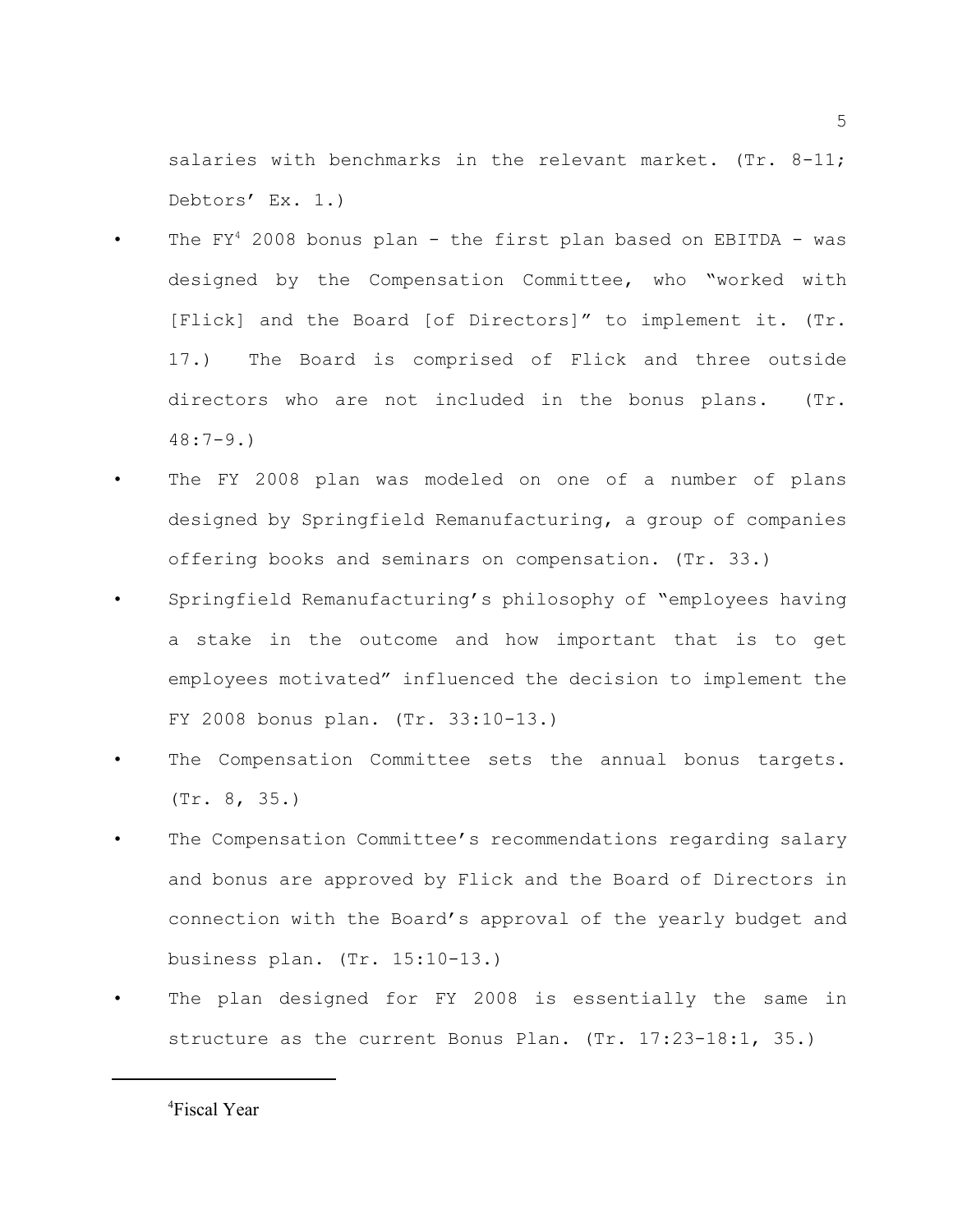#### *Parameters of the Bonus Plan*

The Court makes the following findings of fact regarding the details of the Bonus Plan:

- The Bonus Plan's parameters and targets were set prior to the commencement of FY 2012 and prior to the filing of the bankruptcy petition. (Tr. 60.)
- The Compensation Committee sets the EBITDA targets so that employee total compensation levels, on average, will be competitive with the market once three targets are hit. (Tr.  $27:6-11.$
- In previous years (2008 through 2011), the first EBITDA target was \$6 million. The second target was \$9 million, and subsequent targets increased in \$3 million increments. (Tr. 19: 1-2.)
- In 2008, one EBITDA target was hit, and approximately \$533,620 was paid to employees. Three targets were hit in each 2009 and 2010, for total payments of \$1.6 million and \$1.75 million, respectively. In 2011, none of the targets were met and so no bonuses were paid. (Debtors' Ex. 4.)
- In the Bonus Plan, the first EBITDA target is \$5 million with \$2.5 million incremental targets. (Tr. 19:2-4.)
- The 2012 targets were lowered due to the spinoff of F3 Brands. The bonus plans in 2008 through 2011 included F3 Brands, which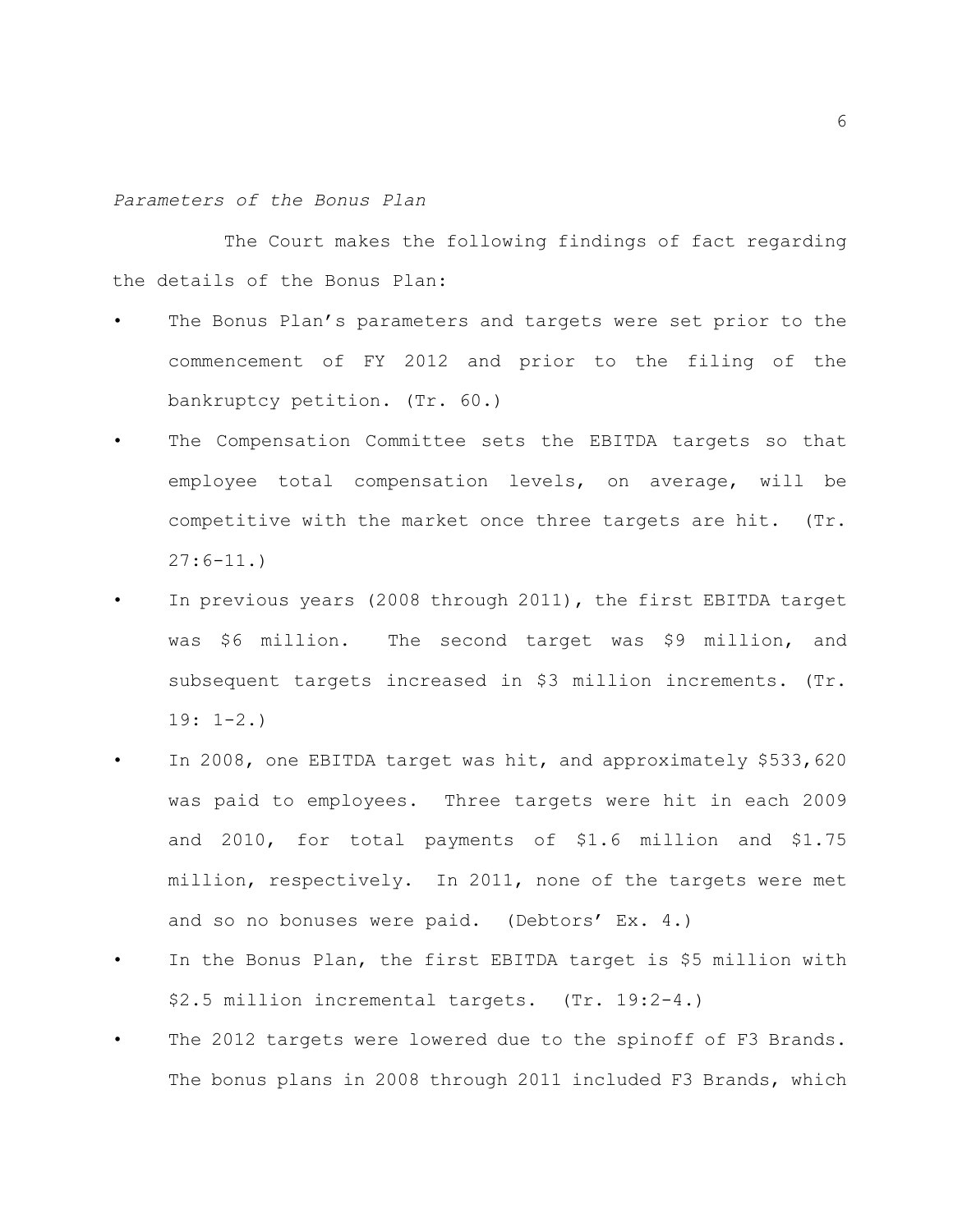made up roughly one-third of the combined company's sales. After F3 Brands was spun off, the Compensation Committee reduced the first EBITDA target for Blitz to \$5 million, from the pre-spinoff level of \$6 million. Although no written analysis was done to arrive at the reduced target, \$5 million was chosen to reflect the loss in sales but account for Blitz's greater efficiency and better margins. (Tr. 20,  $49 - 50.$ 

- All Blitz employees are eligible for the Bonus Plan. (Tr. 33:25-34:1.)
- As in previous years, the Bonus Plan divides employees into five levels, depending on their job functions. The Compensation Committee determines the levels, subject to the approval of Flick and the Board. (Tr. 30:12-31:1.)
- The levels determine each employee's bonus, as a percentage of his or her base salary. Level 1 employees would receive 4 percent of their base salary each time a bonus target is hit, while the sole Level 5 employee, Flick, would receive 67 percent of his base salary. (Tr. 31.)
- With the Motion, Debtors are seeking approval for the payments associated with meeting only the first two EBITDA targets. (Tr. 18:10-12.) Only the first target has been reached. (Tr. 27:18-28:5.)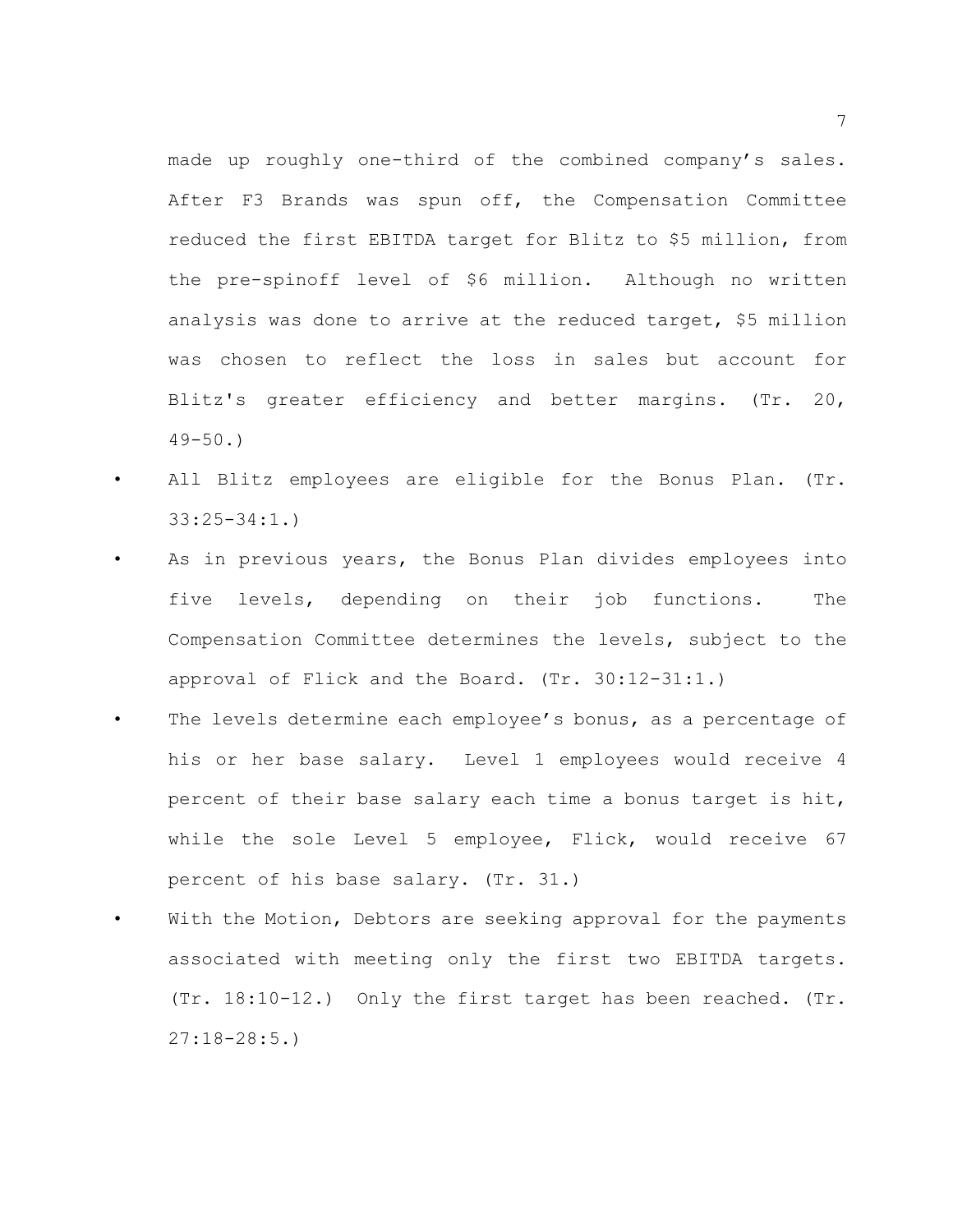- The achievement of each target would result in a total payout of approximately \$427,000. (Debtors' Ex. 4.)
- Debtors' DIP lenders have not objected to the Motion, and indicated to Flick that "they would be in support of paying the first incentive." (Tr. 42:18-22.) Maddock also testified that the lenders have expressed their approval. (Tr. 174:11-13.)

## *The Bonus Plan is an Ordinary Course Transaction*

Debtors argue that the Bonus Plan is an ordinary course transaction and thus need only be evaluated under the business judgment standard applied in  $$363.^5$  Committee, on the other hand, argues that the elevated standard prescribed in  $S$  503(c)(3) should apply. Section 503(c)(3) requires that a payment out of the ordinary course of business be "justified by the facts and circumstances of the case." Committee asserts that the Bonus Plan is not so justified here.

A number of cases addressing an employee incentive bonus plan first examine whether the plan is a transaction made in the ordinary course of business. See, e.g., In re Nellson Nutraceutical, Inc., 369 B.R. 787 (Bankr. D. Del. 2007); In re

<sup>&</sup>lt;sup>5.4</sup> If the business of the debtor is authorized to be operated under section 721, 1108, 1203, 1204, or 1304 of this title and unless the court orders otherwise, the trustee may enter into transactions, including the sale or lease of property of the estate, in the ordinary course of business, without notice or a hearing, and may use property of the estate in the ordinary course of business without notice or a hearing." 11 U.S.C. §363(c)(1) (2010).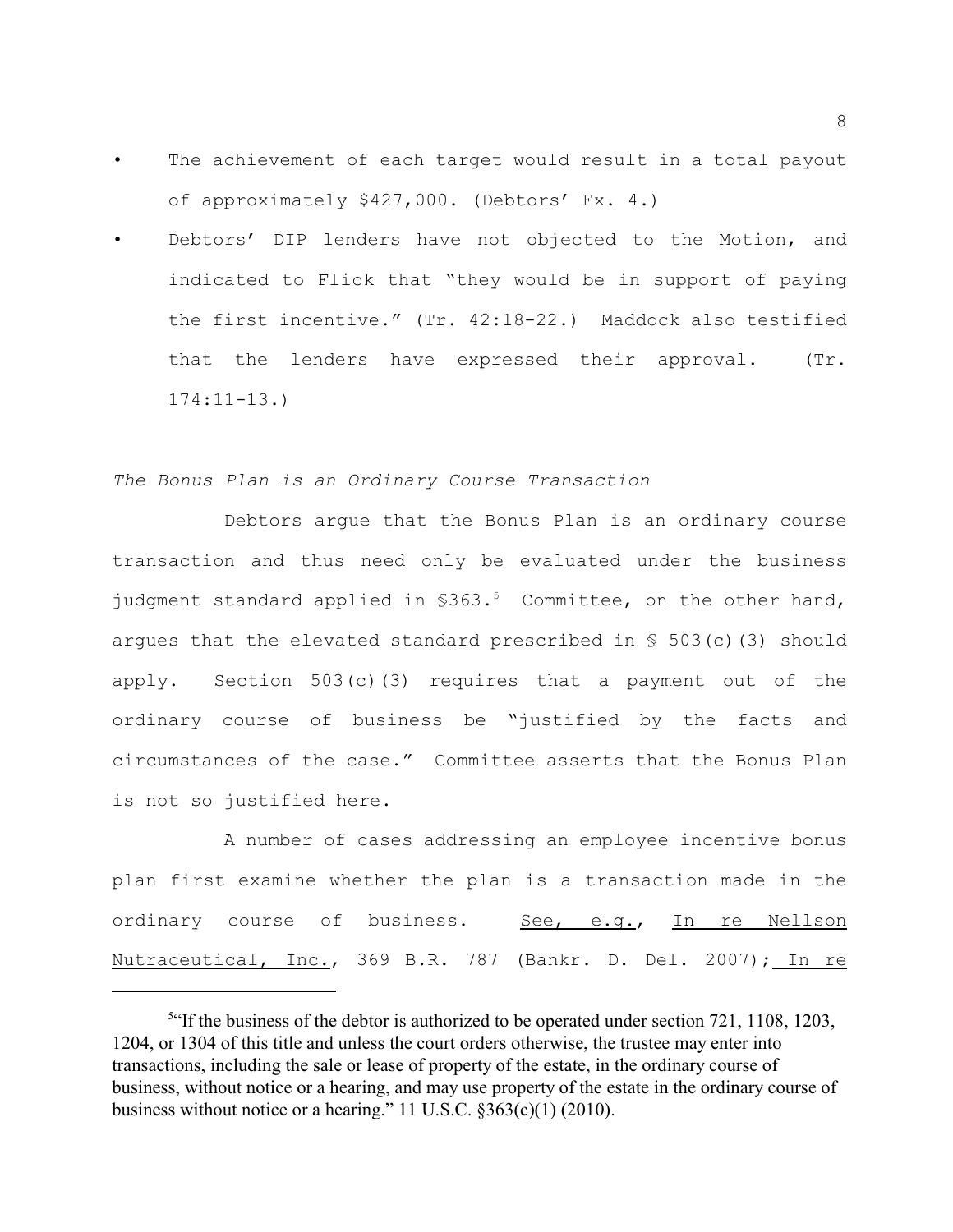Global Home Products, LLC., 369 B.R. 778 (Bankr. D. Del. 2007); In re Dana Corp., 358 B.R. 567 (Bankr. S.D.N.Y. 2006). In order to determine whether a transaction is in the ordinary course of business, the Third Circuit and other courts use a two-part inquiry. Nellson, 369 B.R. at 797; Dana, 358 B.R. at 580. First, the transaction must be examined on the "vertical" dimension, which "analyzes the transactions from the vantage point of a hypothetical creditor[,] and the inquiry is whether the transaction subjects a creditor to economic risk of a nature different from those he accepted when he decided to extend credit.'" Nellson, 369 B.R. at 797 (quoting In re Roth Am., Inc., 975 F.2d 949, 953 (3d Cir. 1992)). In other words, the vertical analysis looks at the "debtor's pre-petition business practices and conduct." Id. Next, the court must look at the transaction from the "horizontal" dimension, that is, "'whether from an industry-wide perspective, the transaction is of the sort commonly undertaken by companies in that industry.'" Id. (quoting Roth, 975 F.2d at 953).

Flick testified that Blitz has had some form of bonus plan since 1992 and an EBITDA-based plan since FY 2008. Although the EBITDA-based plan has only been in existence for three years prior to FY 2012, this is sufficient to establish a course of pre-petition conduct. With regard to the downward adjustment of the first \$6 million target and the subsequent increments, it is foreseeable that Blitz would lower its EBITDA target as a result of the F3 spinoff.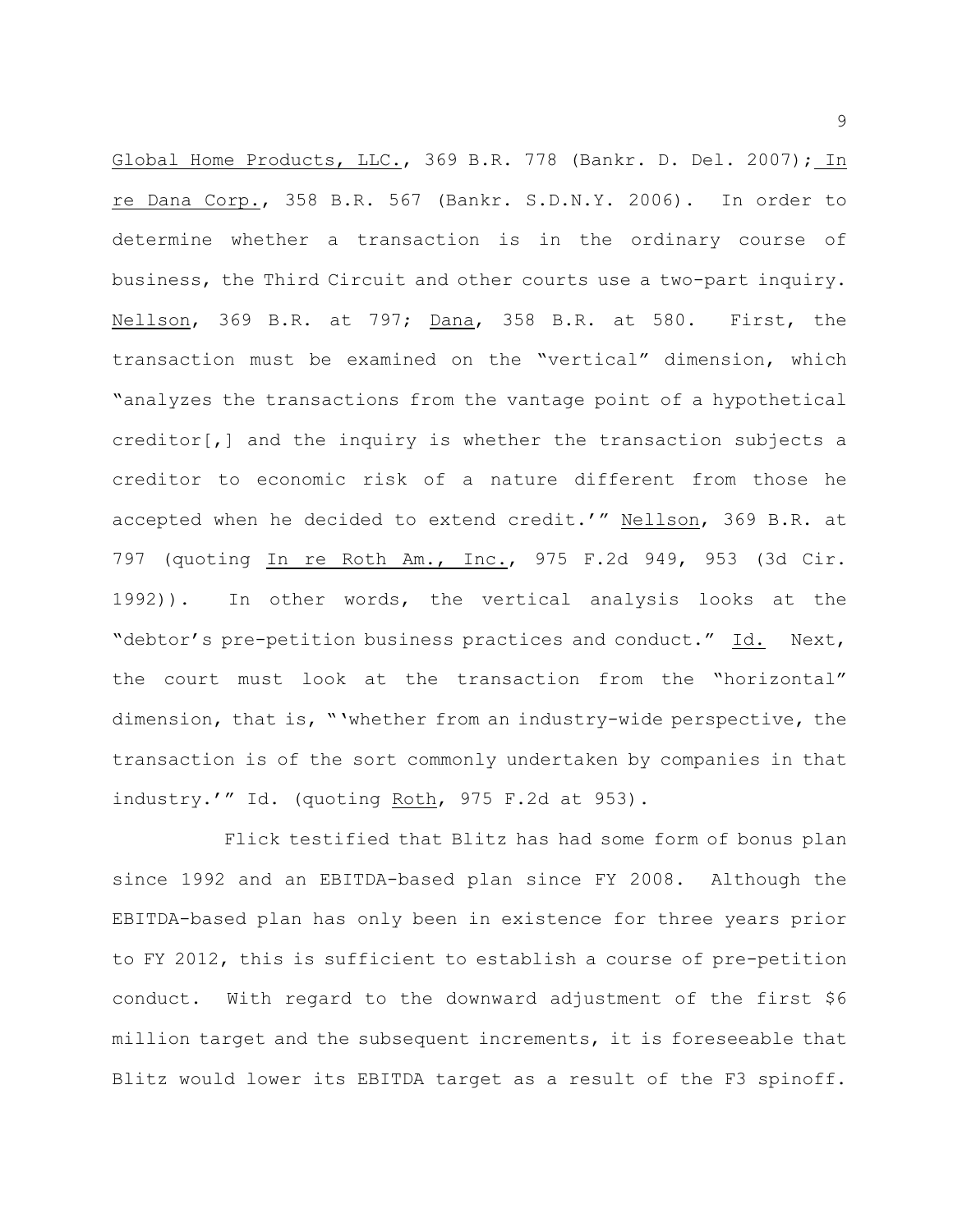Given that F3 accounted for nearly one-third of the combined company's sales, it makes sense for the target to be lowered where F3 is no longer part of the Blitz company. Thus, I conclude that the vertical test has been satisfied.

Turning to the horizontal dimension, I find that the evidence has demonstrated that an incentive-based bonus plan is common to the industry. Flick testified that there are only a few gas can manufacturers, and that the Compensation Committee relied on a compensation scheme designed by Springfield Remanufacturing, another Midwest manufacturer. (Tr. 33.) Springfield Remanufacturing publishes books and holds seminars on compensation in the manufacturing industry, and its advice is sought by many companies in the industry. (Id.) Flick further testified that it was likely that other companies had bonus and other incentive programs. (Tr. 13:24-25.) Committee has produced no evidence to refute Flick's testimony on this point. I am satisfied that the Bonus Plan is in line with the bonus structures of other similar companies.

In light of the horizontal and vertical analysis, I hold that the Bonus Plan is an ordinary course transaction. The Bonus Plan is essentially the same as the EBITDA-based plans the company has had since 2008. Even before the switch to the current model of the plan, Blitz has had an incentive bonus plan for its employees since 1992. Flick's uncontested testimony demonstrates that the Blitz plan was based on a model from another company recognized for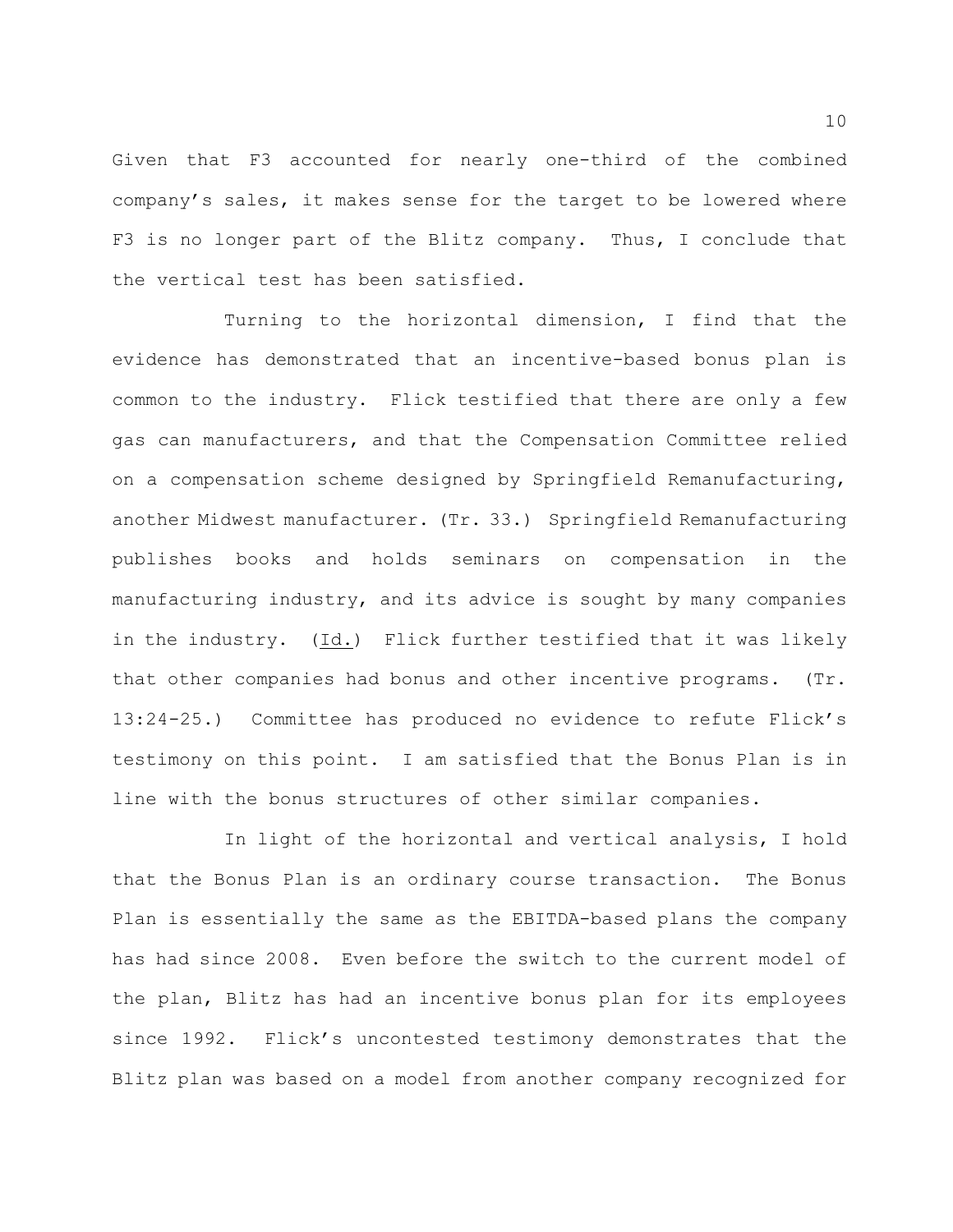its guidance in compensation structure, and that other manufacturing companies have similar bonus plans. Consequently, the Bonus Plan is an ordinary course transaction that is not subject to the requirements of §503(c)(3). See Nellson, 369 B.R. 803-04 (concluding that the text of  $\frac{1}{5}$  503(c)(3) clearly restricts its application to transactions outside of the ordinary course of business).

*The Bonus Plan Passes the Test under the Business Judgment Standard of Section 363*

Because the Bonus Plan is an ordinary course transaction, we need only see if it was taken in good faith and with sound business judgment. See Nellson, 369 B.R. at 799. I find that it was.

The Bonus Plan was designed before the filing of the petition and with the same parameters and under the same process as the previous bonus plans dating back to FY 2008. The only changes to the Plan were made as a result of the F3 spinoff. It was reasonable for the Compensation Committee to reduce the first target and increments because F3's sales would no longer be counted toward Blitz's EBITDA; as Flick testified, the total of F3's new bonus target (\$1.75 million) and Blitz's new bonus target (\$5 million) exceeds the combined company's previous target of \$6 million. (Tr. 21, 123:5-12.)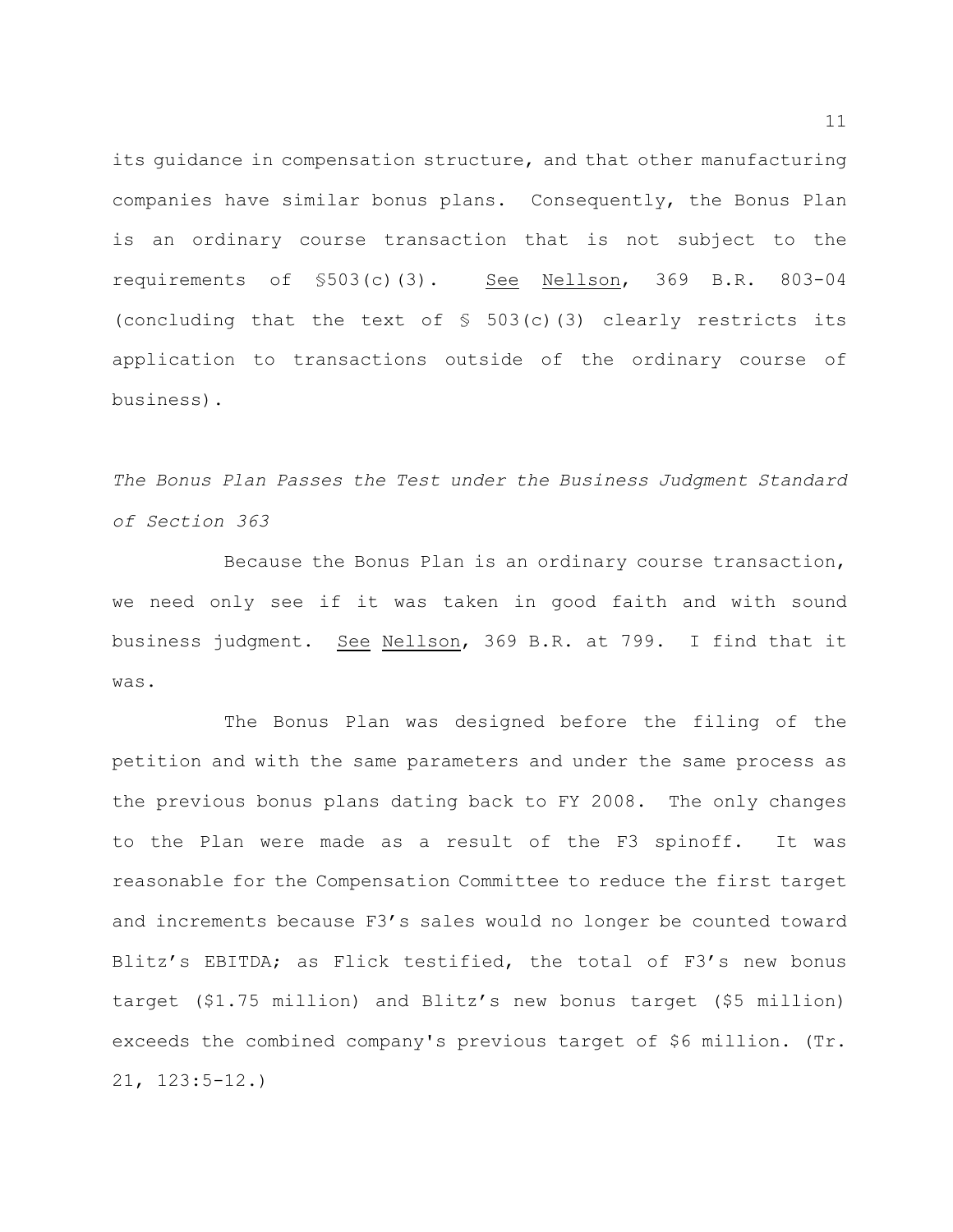Committee argues that the Board approval process was incomplete because the exact targets were not disclosed and no written analysis was presented, but it has produced no evidence showing that either of these facts demonstrates a lack of good faith or improper process. Flick's testimony establishes that the Bonus Plan was approved under the same process as the bonus plans in prior years. (Tr. 123:13-125:2.)

Likewise, the fact that the average payment per employee is higher than in prior years can be explained by the loss of F3 employees. After the spinoff, the number of employees in Level 1, who would receive only 4 percent of their salary, dropped considerably. Flick, who as the sole Level 5 employee would receive the largest single share of the bonus payments, remains a Blitz employee. Comparing the total amount of bonus payments year over year illustrates this fact: the payments contemplated under the Bonus Plan are slightly less than the payments associated with hitting each target in FYs 2008 through 2011. (Debtors' Exs. 4 & 5.) This difference is due to the loss of personnel, particularly in Level 1. (See Tr. 149:21-151:3, 191-92.) Thus, Committee's argument that the contemplated payments under the Bonus Plan are too high is unfounded and unsupported by the evidence.

Committee also argues that the targets set in the Bonus Plan are not a stretch and are thus designed only to reward certain insiders before the company is liquidated. To support its argument,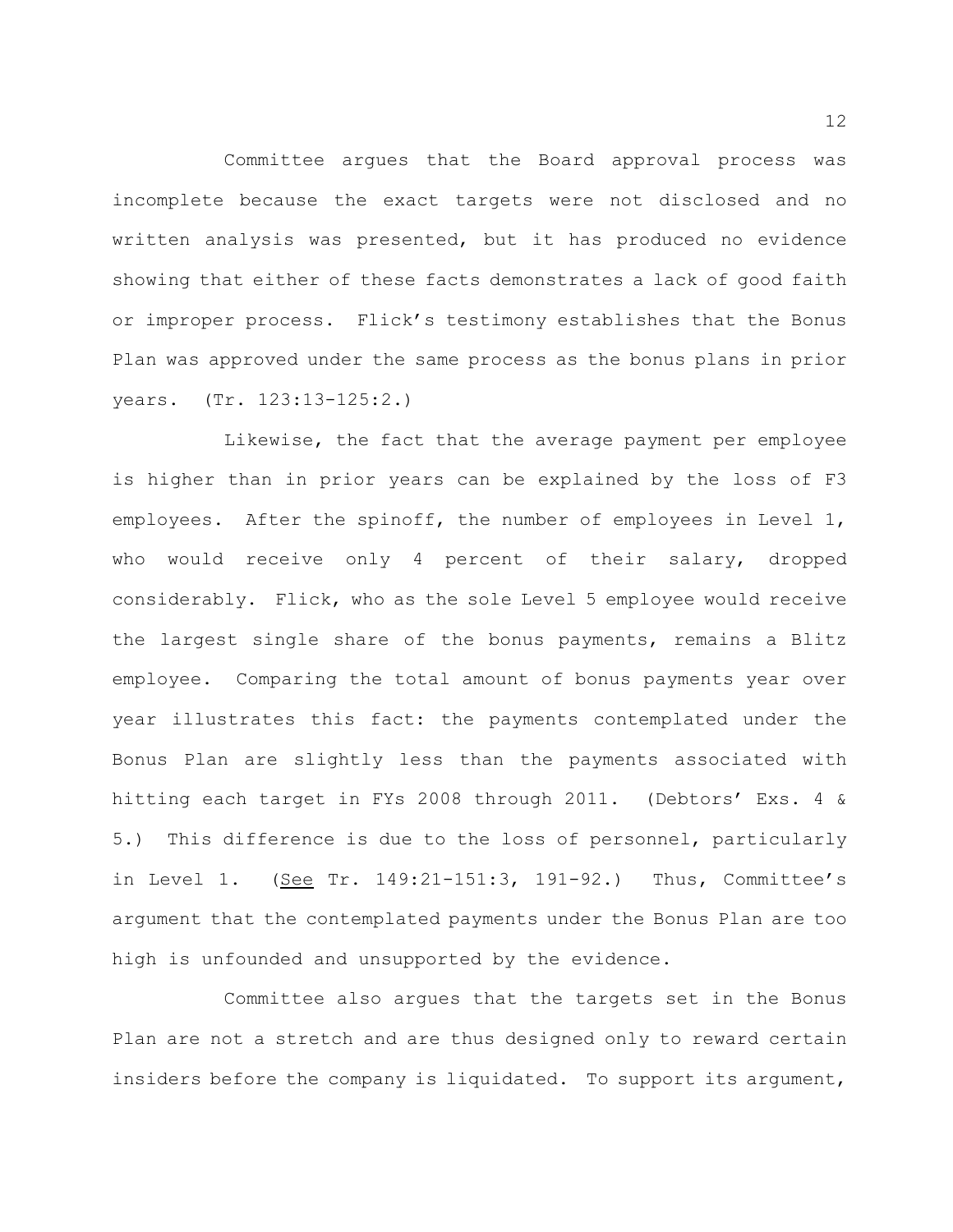Committee points to a document containing several scenarios prepared in April 2012 by Zolfo Cooper, projecting year-end EBITDA ranging from \$8.8 million to \$23 million based on two variables, price and market share. (Comm. Ex. 8.) Despite these projections, both Flick and Maddock testified that Blitz only passed the \$5 million EBITDA mark in April of 2012. (Tr. 27:18, 185:24-35.) As of the date of the hearing, Blitz had not yet hit the second target and it was not guaranteed to do so. (Tr. 28:4-7.) Regardless of what scenarios were projected by Zolfo Cooper - well after the Bonus Plan targets were set by the Compensation Committee - Blitz's actual results show that it has just recently passed the first EBITDA target. When the Bonus Plan targets were set, Blitz's budget for FY 2012 predicted year-end EBITDA of approximately \$4.9 million. (Tr. 24:6-8, Debtors' Ex. 2.) Therefore \$5 million was a stretch at the time the Bonus Plan was designed, in September 2011.

Committee makes much of the fact that, once the automatic stay went into effect upon filing of the bankruptcy petition, Blitz no longer had to incur the \$10 million in product liability defense costs that it had listed in its budget. This reduction in costs, argues Committee, should have been factored into the Bonus Plan in the form of higher EBITDA targets. While the Compensation Committee certainly could have raised the EBITDA targets, I do not agree that the failure to do so invalidates the Bonus Plan as it currently stands. The actual numbers demonstrate that EBITDA has not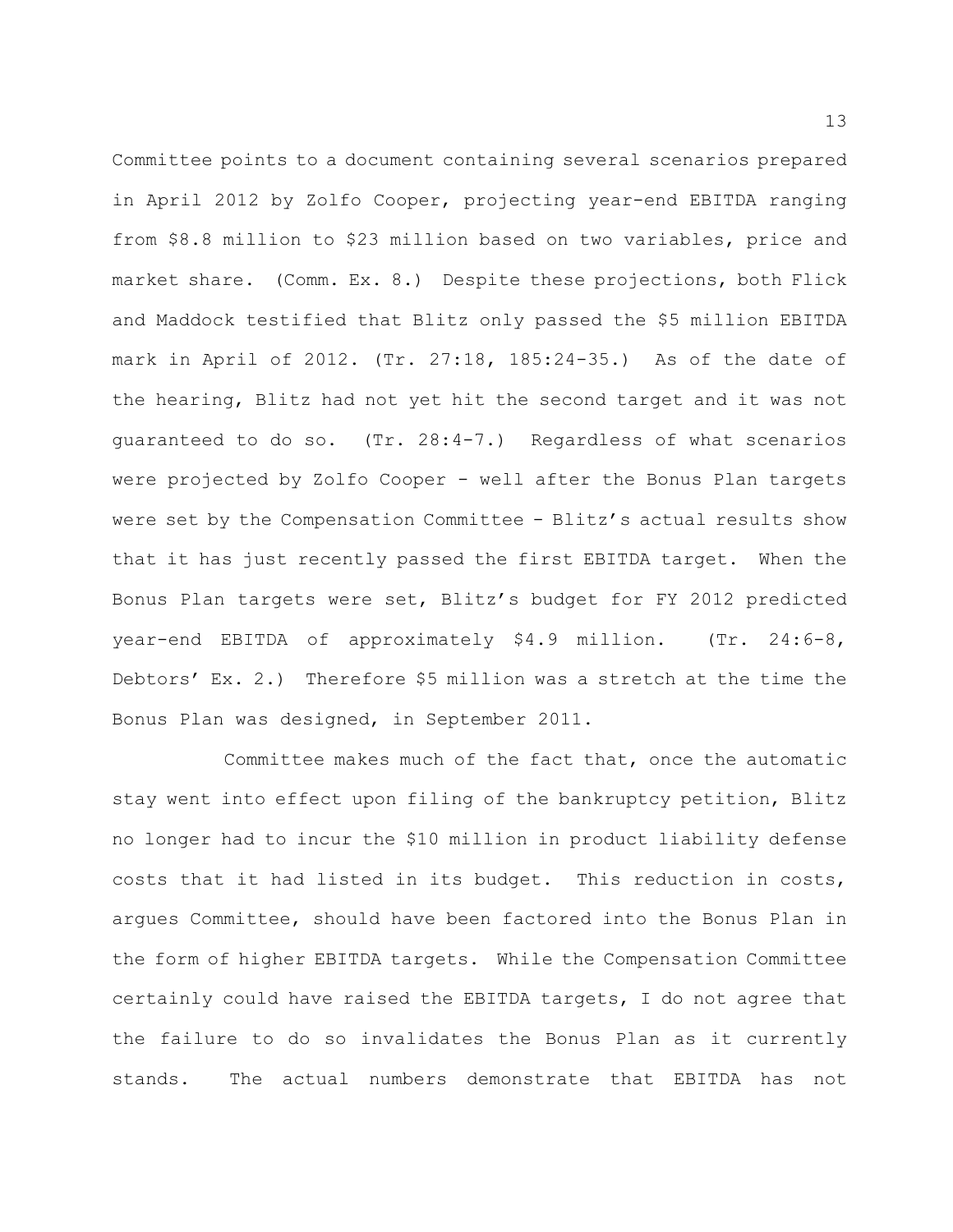skyrocketed due to the lack of defense costs. Further, the bankruptcy itself may have had a negative impact on EBITDA, as Blitz's sales figures are down from FY 2011 - some of this decrease may be due to the bankruptcy filing. (See Comm. Ex. 9, at 6.) Blitz also recently raised the price of its gas cans by 85 percent, which has had a negative impact on market share and thus sales. (Tr. 112, 126, 159.) Committee argues that the failure to reduce the target to account for the drop in defense costs rewards employees for a result that was not due to their increased sales efforts. This argument has no legs when one notes that Blitz did not move the target downward once the defense costs spiraled from "below \$5 million" in 2008 to more than \$10 million in 2011. (Tr. 177.)

The Bonus Plan is intended to provide an incentive for employees, who are informed of the Plan's targets and parameters during their yearly review, and have no control over the rise and fall of defense costs or the effects of the bankruptcy. Further, where, as here, the employees have known about the Plan since October 2011 (Tr. 39), rewarding them for hard work already done and encouraging them to continue working hard to fill existing orders until operations cease at the end of July does not smack of bad faith or unsound business judgment. Therefore, I conclude that the Bonus Plan satisfies the standard of § 363.